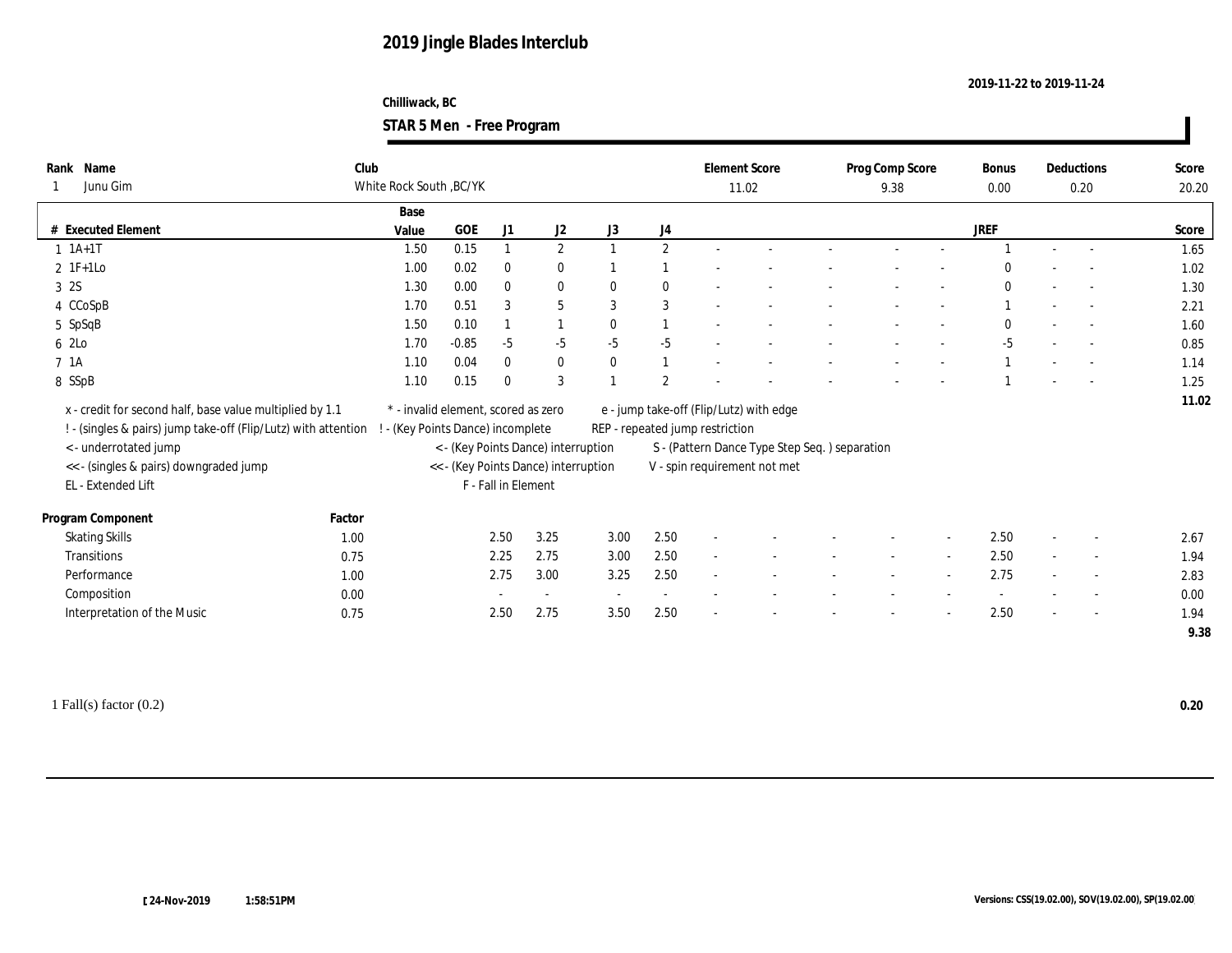#### **Chilliwack, BC STAR 5 Men - Free Program**

| Name<br>Rank                                                   | Club   |                                     |         |                     |                                      |                          |               |                                 | <b>Element Score</b>                          | Prog Comp Score |                          | Bonus        |        | Deductions               | Score |
|----------------------------------------------------------------|--------|-------------------------------------|---------|---------------------|--------------------------------------|--------------------------|---------------|---------------------------------|-----------------------------------------------|-----------------|--------------------------|--------------|--------|--------------------------|-------|
| Vince Zhang<br>$\mathbf{2}$                                    |        | Coquitlam SC, BC/YK                 |         |                     |                                      |                          |               |                                 | 10.99                                         | 8.50            |                          | $0.00\,$     |        | $0.00\,$                 | 19.49 |
|                                                                |        | Base                                |         |                     |                                      |                          |               |                                 |                                               |                 |                          |              |        |                          |       |
| # Executed Element                                             |        | Value                               | GOE     | J1                  | J2                                   | J3                       | $\mathrm{J}4$ |                                 |                                               |                 |                          | <b>JREF</b>  |        |                          | Score |
| $1 \t1A+1T$                                                    |        | 1.50                                | 0.07    |                     | $\mathbf{1}$                         | $\mathbf{0}$             | $\mathbf{2}$  |                                 |                                               |                 |                          | $\Omega$     |        | $\sim$                   | 1.57  |
| 2 2T                                                           |        | 1.30                                | $-0.13$ | $-1$                | $-1$                                 | $-1$                     | $\bf{0}$      |                                 |                                               |                 |                          | -1           |        |                          | 1.17  |
| 3 SSpB                                                         |        | 1.10                                | 0.07    |                     | 3                                    | $\mathbf{0}$             | $\bf{0}$      |                                 |                                               |                 |                          |              |        | $\overline{\phantom{a}}$ | 1.17  |
| 4 SpSqB                                                        |        | 1.50                                | 0.25    | $\mathbf{2}$        | $\mathbf{2}$                         | $\mathbf{0}$             | $\mathbf{2}$  |                                 |                                               |                 |                          |              |        | $\sim$                   | 1.75  |
| 5 2S                                                           |        | 1.30                                | 0.00    | $\mathbf{0}$        | $\bf{0}$                             | $\mathbf{0}$             |               |                                 |                                               |                 |                          | $\mathbf{0}$ |        |                          | 1.30  |
| 6 1A                                                           |        | 1.10                                | 0.07    | $\mathbf{0}$        | $\mathbf{2}$                         |                          |               |                                 |                                               |                 |                          | $\mathbf{0}$ |        | $\sim$                   | 1.17  |
| $7$ 1Lz+1Lo                                                    |        | 1.10                                | 0.00    | $\bf{0}$            | $\bf{0}$                             | $\mathbf{0}$             |               |                                 |                                               |                 |                          | $\mathbf{0}$ |        | $\sim$                   | 1.10  |
| 8 CCoSpB                                                       |        | 1.70                                | 0.06    |                     | $-1$                                 | $\theta$                 |               |                                 |                                               |                 |                          | $\mathbf{0}$ |        | $\sim$                   | 1.76  |
| x - credit for second half, base value multiplied by 1.1       |        | * - invalid element, scored as zero |         |                     |                                      |                          |               |                                 | e - jump take-off (Flip/Lutz) with edge       |                 |                          |              |        |                          | 10.99 |
| ! - (singles & pairs) jump take-off (Flip/Lutz) with attention |        | - (Key Points Dance) incomplete     |         |                     |                                      |                          |               | REP - repeated jump restriction |                                               |                 |                          |              |        |                          |       |
| <- underrotated jump                                           |        |                                     |         |                     | < - (Key Points Dance) interruption  |                          |               |                                 | S - (Pattern Dance Type Step Seq.) separation |                 |                          |              |        |                          |       |
| << - (singles & pairs) downgraded jump                         |        |                                     |         |                     | << - (Key Points Dance) interruption |                          |               |                                 | V - spin requirement not met                  |                 |                          |              |        |                          |       |
| EL - Extended Lift                                             |        |                                     |         | F - Fall in Element |                                      |                          |               |                                 |                                               |                 |                          |              |        |                          |       |
|                                                                |        |                                     |         |                     |                                      |                          |               |                                 |                                               |                 |                          |              |        |                          |       |
| Program Component                                              | Factor |                                     |         |                     |                                      |                          |               |                                 |                                               |                 |                          |              |        |                          |       |
| <b>Skating Skills</b>                                          | 1.00   |                                     |         | 2.25                | 2.50                                 | 2.50                     | 2.50          | $\sim$                          |                                               |                 |                          | 2.50         |        | $\overline{\phantom{a}}$ | 2.50  |
| Transitions                                                    | 0.75   |                                     |         | 2.00                | 2.25                                 | 2.75                     | 2.50          | $\sim$                          |                                               | $\sim$          | $\sim$                   | 2.25         | $\sim$ | $\sim$                   | 1.75  |
| Performance                                                    | 1.00   |                                     |         | 2.50                | 3.00                                 | 2.50                     | 2.25          |                                 |                                               |                 | $\overline{\phantom{a}}$ | 2.50         |        | $\overline{\phantom{a}}$ | 2.50  |
| Composition                                                    | 0.00   |                                     |         |                     | $\sim$                               | $\overline{\phantom{a}}$ | $\sim$        |                                 |                                               |                 |                          |              |        | $\overline{\phantom{a}}$ | 0.00  |
| Interpretation of the Music                                    | 0.75   |                                     |         | 2.00                | 2.50                                 | 2.25                     | 2.25          |                                 |                                               |                 |                          | 2.75         |        | $\sim$                   | 1.75  |
|                                                                |        |                                     |         |                     |                                      |                          |               |                                 |                                               |                 |                          |              |        |                          | 8.50  |

 **0.00**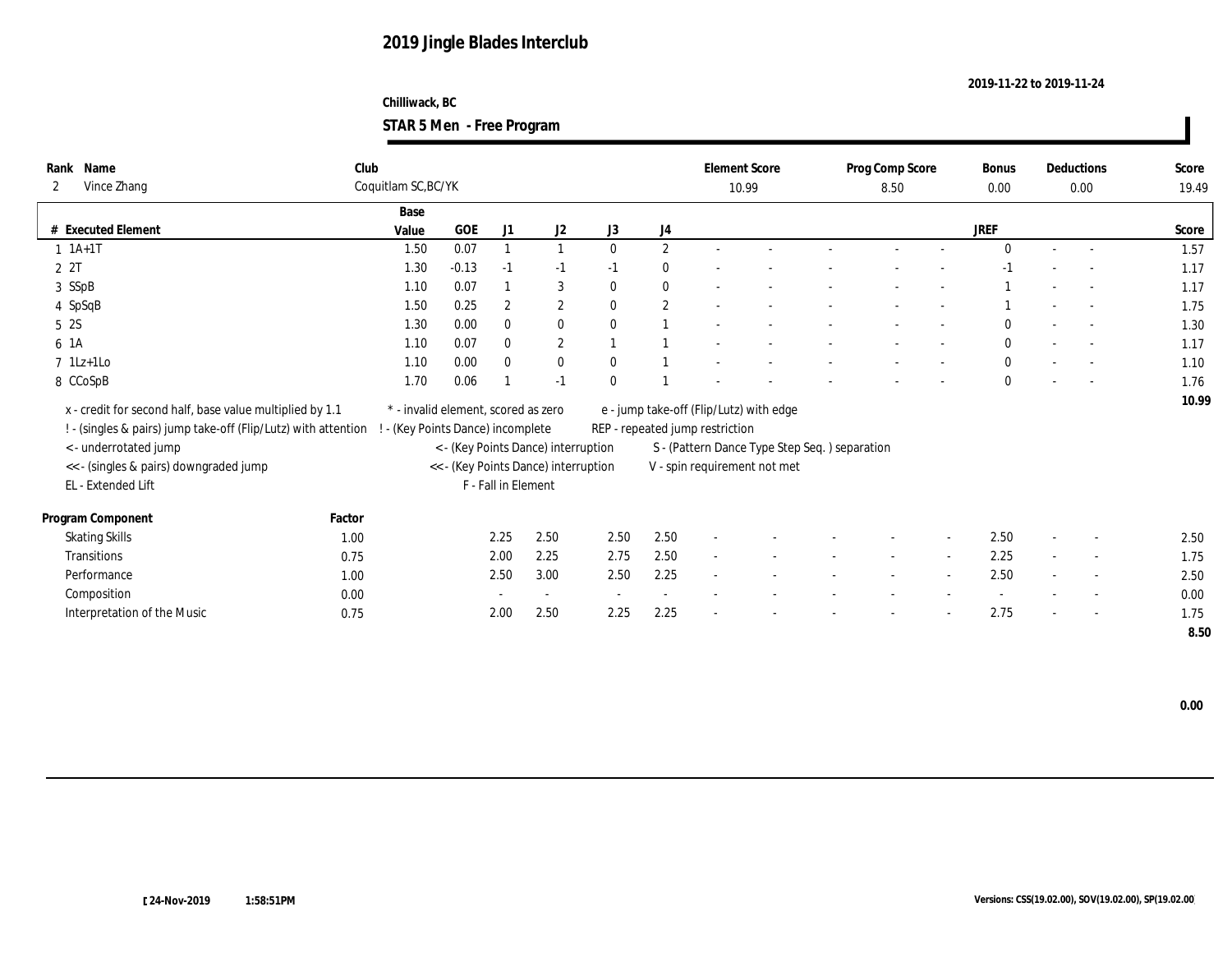#### **Chilliwack, BC STAR 5 Men - Free Program**

| Name<br>Rank                                                   | Club                                |         |                     |                                      |              |              | <b>Element Score</b>            |                                               | Prog Comp Score |                          | Bonus        |        | Deductions               | Score |
|----------------------------------------------------------------|-------------------------------------|---------|---------------------|--------------------------------------|--------------|--------------|---------------------------------|-----------------------------------------------|-----------------|--------------------------|--------------|--------|--------------------------|-------|
| Daniel Zhang<br>3                                              | Coquitlam SC, BC/YK                 |         |                     |                                      |              |              | 9.75                            |                                               | 8.27            |                          | 0.00         |        | 0.20                     | 17.82 |
|                                                                |                                     |         |                     |                                      |              |              |                                 |                                               |                 |                          |              |        |                          |       |
|                                                                | Base                                |         |                     |                                      |              |              |                                 |                                               |                 |                          |              |        |                          |       |
| # Executed Element                                             | Value                               | GOE     | J1                  | J2                                   | J3           | J4           |                                 |                                               |                 |                          | <b>JREF</b>  |        |                          | Score |
| $1 \t1A+1T$                                                    | 1.50                                | 0.11    |                     | $\overline{1}$                       | $\mathbf{0}$ |              |                                 |                                               |                 |                          |              |        | $\sim$                   | 1.61  |
| 2 2S                                                           | 1.30                                | 0.04    | $\bf{0}$            | $\bf{0}$                             | $\mathbf{0}$ | $\mathbf{2}$ |                                 |                                               |                 |                          |              |        |                          | 1.34  |
| $3 \text{ } 2T <$                                              | 1.04                                | $-0.52$ | $-5$                | $-5$                                 | $-5$         | $-5$         |                                 |                                               |                 |                          | $-5$         |        |                          | 0.52  |
| 4 SSpB                                                         | 1.10                                | 0.07    |                     | $\mathbf{2}$                         | $\mathbf{0}$ | $\mathbf{0}$ |                                 |                                               |                 |                          |              |        | $\sim$                   | 1.17  |
| 5 SpSqB                                                        | 1.50                                | 0.10    |                     | $\mathbf{0}$                         |              |              |                                 |                                               |                 |                          | $\mathbf{0}$ |        |                          | 1.60  |
| 6 1A                                                           | 1.10                                | 0.11    |                     | $\overline{1}$                       |              |              |                                 |                                               |                 |                          |              |        | $\overline{a}$           | 1.21  |
| $7 \text{ IF+1Lo}$                                             | 1.00                                | 0.02    | $\mathbf{0}$        |                                      | $\mathbf{0}$ |              |                                 |                                               |                 |                          | $\Omega$     |        |                          | 1.02  |
| 8 CCoSpB (V)                                                   | 1.28                                | 0.00    | $\theta$            |                                      | $\mathbf{0}$ | $\Omega$     |                                 |                                               |                 |                          | $-1$         |        |                          | 1.28  |
| x - credit for second half, base value multiplied by 1.1       | * - invalid element, scored as zero |         |                     |                                      |              |              |                                 | e - jump take-off (Flip/Lutz) with edge       |                 |                          |              |        |                          | 9.75  |
| ! - (singles & pairs) jump take-off (Flip/Lutz) with attention | ! - (Key Points Dance) incomplete   |         |                     |                                      |              |              | REP - repeated jump restriction |                                               |                 |                          |              |        |                          |       |
|                                                                |                                     |         |                     | < - (Key Points Dance) interruption  |              |              |                                 | S - (Pattern Dance Type Step Seq.) separation |                 |                          |              |        |                          |       |
| <- underrotated jump<br><< - (singles & pairs) downgraded jump |                                     |         |                     | << - (Key Points Dance) interruption |              |              |                                 | V - spin requirement not met                  |                 |                          |              |        |                          |       |
| EL - Extended Lift                                             |                                     |         | F - Fall in Element |                                      |              |              |                                 |                                               |                 |                          |              |        |                          |       |
|                                                                |                                     |         |                     |                                      |              |              |                                 |                                               |                 |                          |              |        |                          |       |
| Program Component                                              | Factor                              |         |                     |                                      |              |              |                                 |                                               |                 |                          |              |        |                          |       |
| <b>Skating Skills</b>                                          | 1.00                                |         | 2.50                | 2.50                                 | 2.50         | 2.25         | $\overline{a}$                  |                                               |                 | $\overline{\phantom{a}}$ | 2.50         |        | $\sim$                   | 2.50  |
| <b>Transitions</b>                                             | 0.75                                |         | 2.00                | 2.25                                 | 2.50         | 2.25         | $\sim$                          |                                               |                 | $\sim$                   | 2.50         | $\sim$ | $\overline{\phantom{a}}$ | 1.75  |
| Performance                                                    | 1.00                                |         | 2.25                | 2.25                                 | 2.50         | 2.25         | $\overline{\phantom{a}}$        |                                               |                 | $\overline{\phantom{a}}$ | 2.75         |        | $\overline{\phantom{a}}$ | 2.33  |
| Composition                                                    | 0.00                                |         |                     | $\sim$                               | $\sim$       | $\sim$       |                                 |                                               |                 |                          |              |        | $\overline{\phantom{a}}$ | 0.00  |
| Interpretation of the Music                                    | 0.75                                |         | 2.25                | 2.00                                 | 2.25         | 2.25         |                                 |                                               |                 |                          | 2.50         |        | $\sim$                   | 1.69  |
|                                                                |                                     |         |                     |                                      |              |              |                                 |                                               |                 |                          |              |        |                          | 8.27  |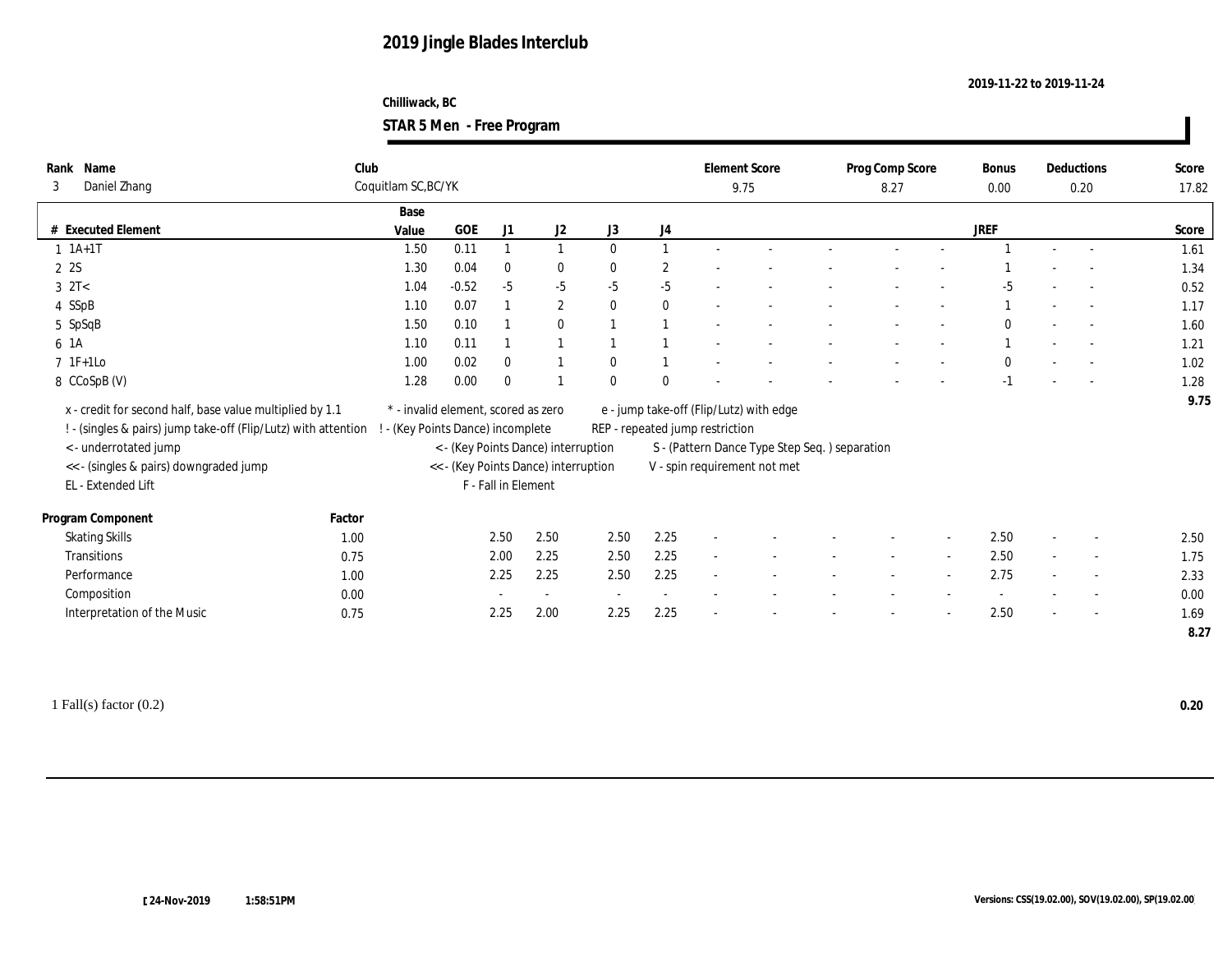#### **Chilliwack, BC STAR 5 Men - Free Program**

| Rank Name                                                      | Club   |                                     |         |                     |                                      |                          |                |                                 | <b>Element Score</b>                          | Prog Comp Score |                          | Bonus        |        | Deductions               | Score |
|----------------------------------------------------------------|--------|-------------------------------------|---------|---------------------|--------------------------------------|--------------------------|----------------|---------------------------------|-----------------------------------------------|-----------------|--------------------------|--------------|--------|--------------------------|-------|
| Simon Baltchougov<br>4                                         |        | Coquitlam SC, BC/YK                 |         |                     |                                      |                          |                |                                 | 8.73                                          | 8.73            |                          | 0.00         |        | 0.00                     | 17.46 |
|                                                                |        | Base                                |         |                     |                                      |                          |                |                                 |                                               |                 |                          |              |        |                          |       |
| # Executed Element                                             |        | Value                               | GOE     | J1                  | J2                                   | J3                       | J <sub>4</sub> |                                 |                                               |                 |                          | <b>JREF</b>  |        |                          | Score |
| $1 \t1A+1T$                                                    |        | 1.50                                | 0.00    | $\mathbf{0}$        | $\bf{0}$                             | $\mathbf{0}$             | $\mathbf{0}$   |                                 |                                               |                 |                          | $\Omega$     | $\sim$ | $\sim$                   | 1.50  |
| $2$ 1Lz                                                        |        | 0.60                                | 0.00    | $\mathbf{0}$        | $\bf{0}$                             | $\mathbf{0}$             | $\mathbf{0}$   |                                 |                                               |                 |                          | $\theta$     |        |                          | 0.60  |
| $3 \, 25 <$                                                    |        | 0.40                                | $-0.17$ | $-4$                | $-5$                                 | $-4$                     | $-4$           |                                 |                                               |                 |                          | $-5$         |        | $\overline{\phantom{a}}$ | 0.23  |
| 4 SpSqB                                                        |        | 1.50                                | 0.00    | $\mathbf{0}$        | $\bf{0}$                             | $\mathbf{0}$             | $\mathbf{0}$   |                                 |                                               |                 |                          | $\mathbf{0}$ |        | $\sim$                   | 1.50  |
| $5 \text{ IF+1Lo}$                                             |        | 1.00                                | 0.00    | $\mathbf{0}$        | $\bf{0}$                             | $\mathbf{0}$             |                |                                 |                                               |                 |                          | $\mathbf{0}$ |        | $\sim$                   | 1.00  |
| 6 SSpB                                                         |        | 1.10                                | 0.00    | $\mathbf{0}$        | $\bf{0}$                             | $\mathbf{0}$             | $\mathbf{0}$   |                                 |                                               |                 |                          | $\mathbf{0}$ |        | $\overline{\phantom{a}}$ | 1.10  |
| 7 1A                                                           |        | 1.10                                | 0.00    | $\mathbf{0}$        | $\mathbf{0}$                         | $\mathbf{0}$             |                |                                 |                                               |                 |                          | $-1$         |        | $\sim$                   | 1.10  |
| 8 CCoSpB                                                       |        | 1.70                                | 0.00    | $\mathbf{0}$        | $\mathbf{1}$                         | $\theta$                 | $\Omega$       |                                 |                                               |                 |                          | $\mathbf{0}$ |        | $\sim$                   | 1.70  |
| x - credit for second half, base value multiplied by 1.1       |        | * - invalid element, scored as zero |         |                     |                                      |                          |                |                                 | e - jump take-off (Flip/Lutz) with edge       |                 |                          |              |        |                          | 8.73  |
| ! - (singles & pairs) jump take-off (Flip/Lutz) with attention |        | - (Key Points Dance) incomplete     |         |                     |                                      |                          |                | REP - repeated jump restriction |                                               |                 |                          |              |        |                          |       |
| < - underrotated jump                                          |        |                                     |         |                     | < - (Key Points Dance) interruption  |                          |                |                                 | S - (Pattern Dance Type Step Seq.) separation |                 |                          |              |        |                          |       |
| << - (singles & pairs) downgraded jump                         |        |                                     |         |                     | << - (Key Points Dance) interruption |                          |                |                                 | V - spin requirement not met                  |                 |                          |              |        |                          |       |
| EL - Extended Lift                                             |        |                                     |         | F - Fall in Element |                                      |                          |                |                                 |                                               |                 |                          |              |        |                          |       |
|                                                                |        |                                     |         |                     |                                      |                          |                |                                 |                                               |                 |                          |              |        |                          |       |
| Program Component                                              | Factor |                                     |         |                     |                                      |                          |                |                                 |                                               |                 |                          |              |        |                          |       |
| <b>Skating Skills</b>                                          | 1.00   |                                     |         | 2.00                | 2.25                                 | 2.25                     | 2.25           | $\overline{\phantom{a}}$        |                                               |                 |                          | 2.25         |        | $\overline{\phantom{a}}$ | 2.25  |
| Transitions                                                    | 0.75   |                                     |         | 2.25                | 2.50                                 | 2.50                     | 2.25           | $\sim$                          |                                               | $\sim$          | $\sim$                   | 2.00         | $\sim$ | $\sim$                   | 1.75  |
| Performance                                                    | 1.00   |                                     |         | 2.50                | 3.00                                 | 3.00                     | 2.50           | $\sim$                          |                                               |                 | $\overline{\phantom{a}}$ | 2.50         |        | $\overline{\phantom{a}}$ | 2.67  |
| Composition                                                    | 0.00   |                                     |         |                     | $\sim$                               | $\overline{\phantom{a}}$ |                |                                 |                                               |                 |                          |              |        | $\overline{\phantom{a}}$ | 0.00  |
| Interpretation of the Music                                    | 0.75   |                                     |         | 2.50                | 3.00                                 | 3.00                     | 2.75           |                                 |                                               |                 |                          | 2.50         |        | $\overline{\phantom{a}}$ | 2.06  |
|                                                                |        |                                     |         |                     |                                      |                          |                |                                 |                                               |                 |                          |              |        |                          | 8.73  |

 **0.00**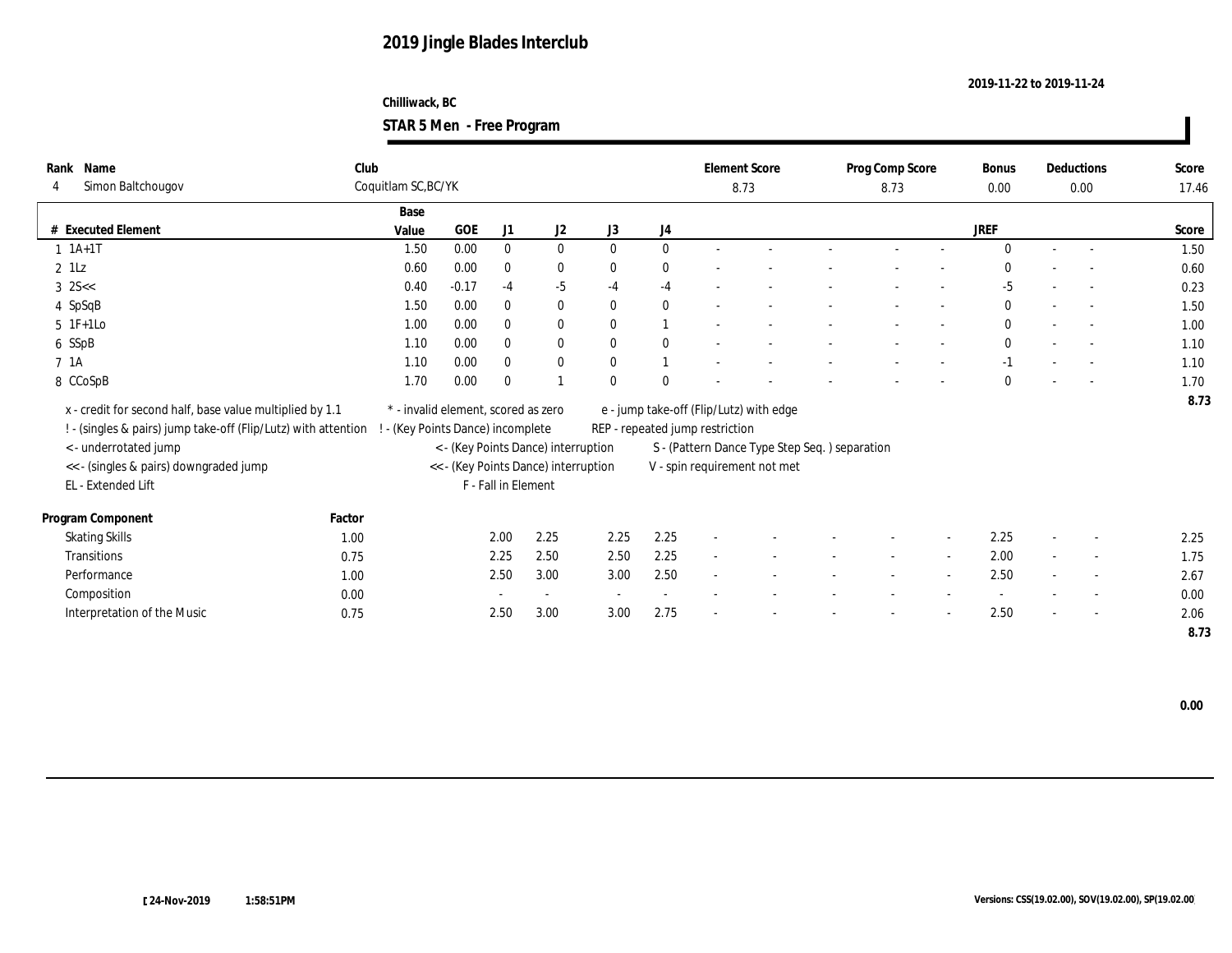#### **Chilliwack, BC STAR 5 Men - Free Program**

| Rank      | Name                                                           | Club   |                                     |            |                     |                                      |                          |                  |                                 | <b>Element Score</b>                          | Prog Comp Score |                          | Bonus       |        | Deductions               | Score |
|-----------|----------------------------------------------------------------|--------|-------------------------------------|------------|---------------------|--------------------------------------|--------------------------|------------------|---------------------------------|-----------------------------------------------|-----------------|--------------------------|-------------|--------|--------------------------|-------|
| 5         | Erighan Dantienn                                               |        | Champs Internatio, BC/YK            |            |                     |                                      |                          |                  |                                 | 9.90                                          | 7.22            |                          | 0.00        |        | 0.00                     | 17.12 |
|           |                                                                |        | Base                                |            |                     |                                      |                          |                  |                                 |                                               |                 |                          |             |        |                          |       |
|           | # Executed Element                                             |        | Value                               | <b>GOE</b> | J1                  | J2                                   | J3                       | $_{\mathrm{J}4}$ |                                 |                                               |                 |                          | <b>JREF</b> |        |                          | Score |
|           | 1 CCoSpB (V)                                                   |        | 1.28                                | $-0.30$    | $-3$                | $-3$                                 | $-1$                     | $-2$             |                                 |                                               |                 |                          | $-2$        |        | $\sim$                   | 0.98  |
| $2 \; 1A$ |                                                                |        | 1.10                                | 0.00       | $\bf{0}$            | $\bf{0}$                             | $\mathbf{0}$             |                  |                                 |                                               |                 |                          | $\theta$    |        |                          | 1.10  |
|           | 3 SpSqB                                                        |        | 1.50                                | 0.15       |                     | $\mathbf{1}$                         |                          |                  |                                 |                                               |                 |                          |             |        |                          | 1.65  |
| 4 2T      |                                                                |        | 1.30                                | $-0.09$    | $-1$                | $\bf{0}$                             | $-1$                     | $\mathbf{0}$     |                                 |                                               |                 |                          | $-3$        |        | $\overline{\phantom{a}}$ | 1.21  |
| 5 2S      |                                                                |        | 1.30                                | $-0.13$    | $\bf{0}$            | $\bf{0}$                             | $-1$                     | $-2$             |                                 |                                               |                 |                          | $-2$        |        | $\overline{\phantom{a}}$ | 1.17  |
|           | $6 \; 1A+1T$                                                   |        | 1.50                                | 0.04       | $\bf{0}$            | $\bf{0}$                             | $\mathbf{0}$             | $\boldsymbol{2}$ |                                 |                                               |                 |                          |             |        | $\sim$                   | 1.54  |
|           | $7$ 1Lz+1Lo                                                    |        | 1.10                                | $-0.06$    | $-1$                | $-1$                                 | $-1$                     | $-1$             |                                 |                                               |                 |                          | $-1$        |        |                          | 1.04  |
|           | 8 SSpB                                                         |        | 1.10                                | 0.11       |                     | $\sqrt{3}$                           |                          |                  |                                 |                                               |                 |                          | $\theta$    |        |                          | 1.21  |
|           | x - credit for second half, base value multiplied by 1.1       |        | * - invalid element, scored as zero |            |                     |                                      |                          |                  |                                 | e - jump take-off (Flip/Lutz) with edge       |                 |                          |             |        |                          | 9.90  |
|           | ! - (singles & pairs) jump take-off (Flip/Lutz) with attention |        | - (Key Points Dance) incomplete     |            |                     |                                      |                          |                  | REP - repeated jump restriction |                                               |                 |                          |             |        |                          |       |
|           | < - underrotated jump                                          |        |                                     |            |                     | < - (Key Points Dance) interruption  |                          |                  |                                 | S - (Pattern Dance Type Step Seq.) separation |                 |                          |             |        |                          |       |
|           | << - (singles & pairs) downgraded jump                         |        |                                     |            |                     | << - (Key Points Dance) interruption |                          |                  |                                 | V - spin requirement not met                  |                 |                          |             |        |                          |       |
|           | EL - Extended Lift                                             |        |                                     |            | F - Fall in Element |                                      |                          |                  |                                 |                                               |                 |                          |             |        |                          |       |
|           |                                                                |        |                                     |            |                     |                                      |                          |                  |                                 |                                               |                 |                          |             |        |                          |       |
|           | Program Component                                              | Factor |                                     |            |                     |                                      |                          |                  |                                 |                                               |                 |                          |             |        |                          |       |
|           | <b>Skating Skills</b>                                          | 1.00   |                                     |            | 2.00                | 2.25                                 | 2.00                     | 2.25             | $\sim$                          |                                               |                 |                          | 2.25        |        | $\overline{\phantom{a}}$ | 2.17  |
|           | Transitions                                                    | 0.75   |                                     |            | 1.75                | 1.75                                 | 2.00                     | 2.00             | $\sim$                          |                                               | $\sim$          | $\sim$                   | 2.00        | $\sim$ | $\sim$                   | 1.44  |
|           | Performance                                                    | 1.00   |                                     |            | 2.00                | 2.00                                 | 2.25                     | 2.25             |                                 |                                               |                 | $\overline{\phantom{a}}$ | 2.25        |        | $\overline{\phantom{a}}$ | 2.17  |
|           | Composition                                                    | 0.00   |                                     |            |                     |                                      | $\overline{\phantom{a}}$ | $\sim$           |                                 |                                               |                 |                          |             |        | $\overline{\phantom{a}}$ | 0.00  |
|           | Interpretation of the Music                                    | 0.75   |                                     |            | 1.75                | 1.75                                 | 2.00                     | 2.25             |                                 |                                               |                 |                          | 2.00        |        | $\overline{\phantom{a}}$ | 1.44  |
|           |                                                                |        |                                     |            |                     |                                      |                          |                  |                                 |                                               |                 |                          |             |        |                          | 7.22  |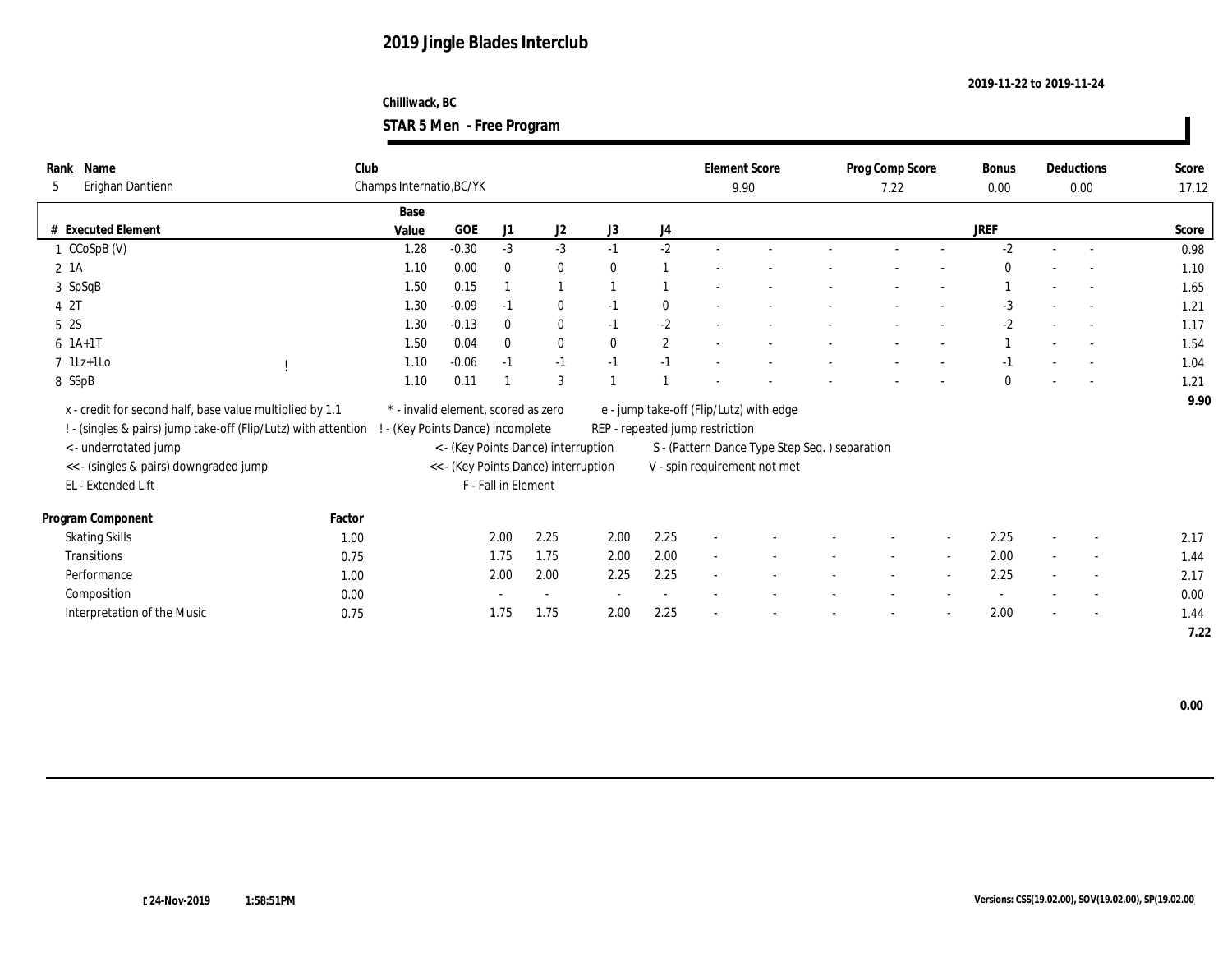#### **Chilliwack, BC STAR 5 Men - Free Program**

| Rank Name<br>Sora Murakami<br>6                                                                                                                                                                                     | Club   | Connaught SC, BC/YK                                                      |          |                     |                                                                             |              |              | <b>Element Score</b><br>9.10                                                                                                                                |  | Prog Comp Score<br>7.36 |        | Bonus<br>0.00 |        | Deductions<br>0.00       | Score<br>16.46 |
|---------------------------------------------------------------------------------------------------------------------------------------------------------------------------------------------------------------------|--------|--------------------------------------------------------------------------|----------|---------------------|-----------------------------------------------------------------------------|--------------|--------------|-------------------------------------------------------------------------------------------------------------------------------------------------------------|--|-------------------------|--------|---------------|--------|--------------------------|----------------|
|                                                                                                                                                                                                                     |        | Base                                                                     |          |                     |                                                                             |              |              |                                                                                                                                                             |  |                         |        |               |        |                          |                |
| # Executed Element                                                                                                                                                                                                  |        | Value                                                                    | GOE      | J1                  | J2                                                                          | J3           | J4           |                                                                                                                                                             |  |                         |        | <b>JREF</b>   |        |                          | Score          |
| $1 \t1A$                                                                                                                                                                                                            |        | 1.10                                                                     | $0.00\,$ | $\bf{0}$            | $\bf{0}$                                                                    | $\bf{0}$     | $\mathbf{1}$ |                                                                                                                                                             |  | $\sim$                  |        | $\theta$      |        | $\overline{\phantom{a}}$ | 1.10           |
| 2 2S                                                                                                                                                                                                                |        | 1.30                                                                     | $-0.17$  | $-2$                | $-1$                                                                        | $-1$         | $-1$         |                                                                                                                                                             |  |                         |        | $-2$          |        |                          | 1.13           |
| 3 SpSqB                                                                                                                                                                                                             |        | 1.50                                                                     | 0.00     | $\bf{0}$            | $-1$                                                                        | $\bf{0}$     | $\bf{0}$     |                                                                                                                                                             |  |                         |        | $\mathbf{0}$  |        |                          | 1.50           |
| 4 CSpB                                                                                                                                                                                                              |        | 1.10                                                                     | 0.11     | $\mathbf{1}$        | 1                                                                           | $\mathbf{0}$ | $\mathbf{1}$ |                                                                                                                                                             |  |                         |        |               |        |                          | 1.21           |
| $5$ 1A+1Lo                                                                                                                                                                                                          |        | 1.60                                                                     | 0.00     | $\bf{0}$            | $\bf{0}$                                                                    | $\mathbf{0}$ | $\bf{0}$     |                                                                                                                                                             |  |                         |        | $\mathbf{0}$  |        |                          | 1.60           |
| $6$ 2Lo $<<$                                                                                                                                                                                                        |        | 0.50                                                                     | $-0.25$  | $-5$                | $-5$                                                                        | $-5$         | $-4$         |                                                                                                                                                             |  |                         |        | $-5$          |        |                          | 0.25           |
| $7 1F+1T$                                                                                                                                                                                                           |        | 0.90                                                                     | 0.00     | $\mathbf{0}$        | $\bf{0}$                                                                    | $\bf{0}$     | $\bf{0}$     |                                                                                                                                                             |  |                         |        | $\mathbf{0}$  |        |                          | 0.90           |
| 8 CCoSpB (V)                                                                                                                                                                                                        |        | 1.28                                                                     | 0.13     |                     | $\blacksquare$                                                              | $\theta$     |              |                                                                                                                                                             |  |                         |        |               |        |                          | 1.41           |
| x - credit for second half, base value multiplied by 1.1<br>! - (singles & pairs) jump take-off (Flip/Lutz) with attention<br>< - underrotated jump<br><< - (singles & pairs) downgraded jump<br>EL - Extended Lift |        | * - invalid element, scored as zero<br>! - (Key Points Dance) incomplete |          | F - Fall in Element | < - (Key Points Dance) interruption<br><< - (Key Points Dance) interruption |              |              | e - jump take-off (Flip/Lutz) with edge<br>REP - repeated jump restriction<br>S - (Pattern Dance Type Step Seq.) separation<br>V - spin requirement not met |  |                         |        |               |        |                          | 9.10           |
| Program Component                                                                                                                                                                                                   | Factor |                                                                          |          |                     |                                                                             |              |              |                                                                                                                                                             |  |                         |        |               |        |                          |                |
| <b>Skating Skills</b>                                                                                                                                                                                               | 1.00   |                                                                          |          | 2.00                | 1.75                                                                        | 1.75         | 2.25         | $\sim$                                                                                                                                                      |  |                         |        | 2.25          | $\sim$ | $\sim$                   | 2.00           |
| <b>Transitions</b>                                                                                                                                                                                                  | 0.75   |                                                                          |          | 2.00                | 2.00                                                                        | 1.75         | 2.50         | $\overline{\phantom{a}}$                                                                                                                                    |  |                         | $\sim$ | 2.00          |        | $\sim$                   | 1.50           |
| Performance                                                                                                                                                                                                         | 1.00   |                                                                          |          | 2.25                | 2.00                                                                        | 1.75         | 2.25         | $\sim$                                                                                                                                                      |  |                         | $\sim$ | 2.50          | $\sim$ | $\overline{\phantom{a}}$ | 2.17           |
| Composition                                                                                                                                                                                                         | 0.00   |                                                                          |          |                     | $\sim$                                                                      | $\sim$       | $\sim$       |                                                                                                                                                             |  |                         |        | $\sim$        |        | $\sim$                   | 0.00           |
| Interpretation of the Music                                                                                                                                                                                         | 0.75   |                                                                          |          | 2.25                | 2.25                                                                        | 1.75         | 2.50         |                                                                                                                                                             |  |                         |        | 2.25          |        |                          | 1.69<br>7.36   |
| Deductions                                                                                                                                                                                                          |        |                                                                          |          |                     |                                                                             |              |              |                                                                                                                                                             |  |                         |        |               |        |                          |                |
| Panel Cost/Prop Violation (1 of 5)                                                                                                                                                                                  |        |                                                                          |          |                     |                                                                             |              |              |                                                                                                                                                             |  |                         |        |               |        |                          | 0.00           |
|                                                                                                                                                                                                                     |        |                                                                          |          |                     |                                                                             |              |              |                                                                                                                                                             |  |                         |        |               |        |                          | 0.00           |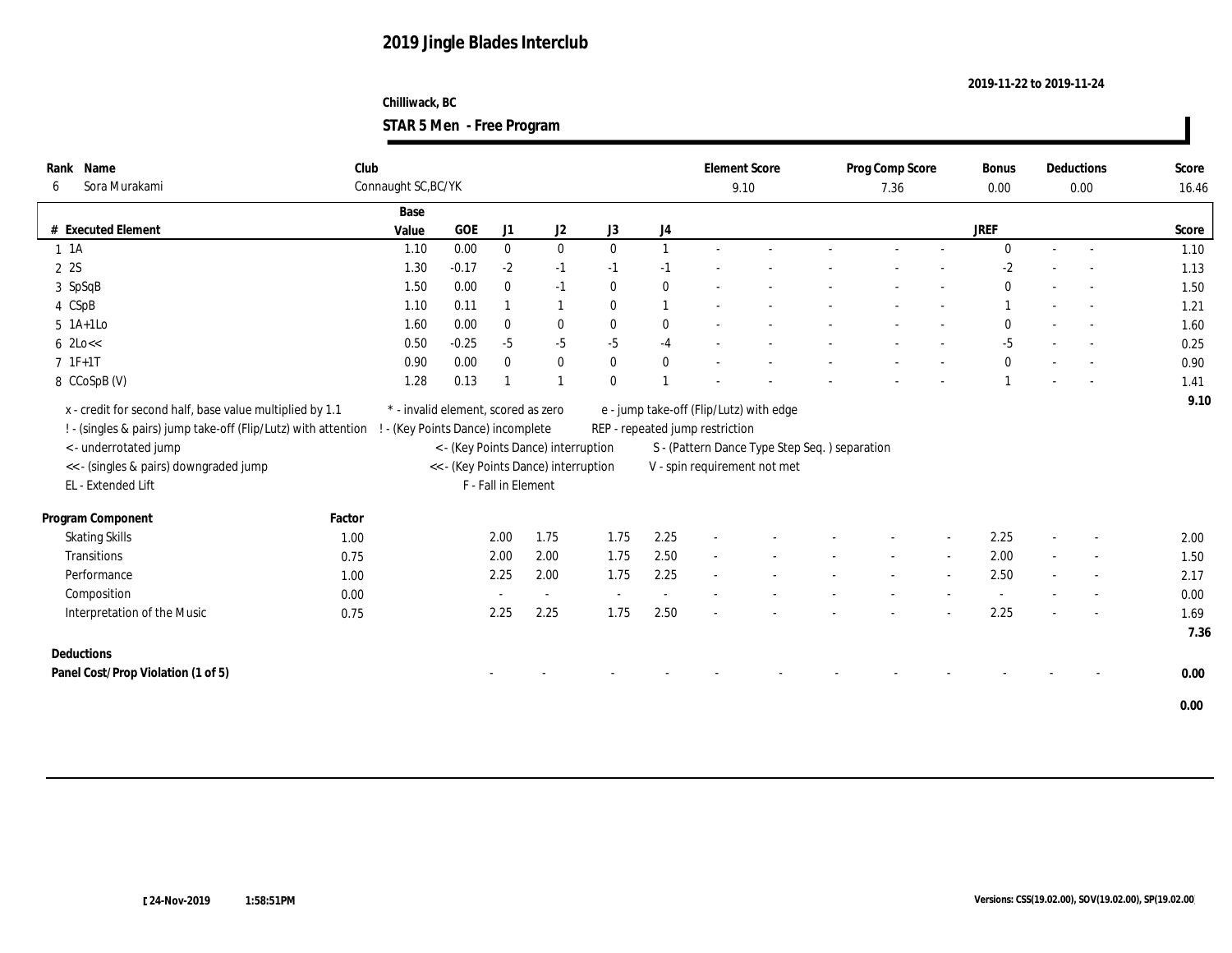#### **Chilliwack, BC STAR 5 Men - Free Program**

| Rank Name<br>Raven Shaw                                                                                                                                                                  | Club   | Sunshine Coast SC, BC/YK |         |                     |                                                                             |                  |                  | <b>Element Score</b><br>9.31    |                                                                               | Prog Comp Score<br>6.64 |        | <b>Bonus</b><br>$0.00\,$ | Deductions<br>$0.00\,$   | Score<br>15.95 |
|------------------------------------------------------------------------------------------------------------------------------------------------------------------------------------------|--------|--------------------------|---------|---------------------|-----------------------------------------------------------------------------|------------------|------------------|---------------------------------|-------------------------------------------------------------------------------|-------------------------|--------|--------------------------|--------------------------|----------------|
|                                                                                                                                                                                          |        | Base                     |         |                     |                                                                             |                  |                  |                                 |                                                                               |                         |        |                          |                          |                |
| # Executed Element                                                                                                                                                                       |        | Value                    | GOE     | J1                  | J2                                                                          | J3               | J4               |                                 |                                                                               |                         |        | <b>JREF</b>              |                          | Score          |
| 12S                                                                                                                                                                                      |        | 1.30                     | 0.04    | $\bf{0}$            | 1                                                                           | $\bf{0}$         | $\mathbf{1}$     |                                 |                                                                               |                         |        | $\mathbf{0}$             | $\sim$                   | 1.34           |
| $2 \; 1A+1T$                                                                                                                                                                             |        | 1.50                     | $-0.07$ | $\bf{0}$            | $\bf{0}$                                                                    | $-1$             | $-1$             |                                 |                                                                               |                         |        | $-1$                     |                          | 1.43           |
| $3$ 1Lz+1Lo                                                                                                                                                                              |        | 1.10                     | 0.00    | $\bf{0}$            | -1                                                                          | $\bf{0}$         | $\bf{0}$         |                                 |                                                                               |                         |        | $\theta$                 |                          | 1.10           |
| 4 CCoSpB (V)                                                                                                                                                                             |        | 1.28                     | 0.00    | $-2$                | $\bf{0}$                                                                    | $\bf{0}$         | $\bf{0}$         | $\overline{a}$                  |                                                                               |                         |        |                          |                          | 1.28           |
| 5 SpSqB                                                                                                                                                                                  |        | 1.50                     | $-0.20$ | $-2$                | $-3$                                                                        | $-1$             | $-1$             | $\sim$                          |                                                                               |                         |        | $\mathbf{0}$             | $\overline{\phantom{a}}$ | 1.30           |
| 6 2T                                                                                                                                                                                     |        | 1.30                     | 0.00    | $\mathbf{0}$        | $\mathbf{1}$                                                                | $\boldsymbol{0}$ | $\boldsymbol{0}$ | $\sim$                          |                                                                               |                         |        | $\mathbf{0}$             | $\overline{\phantom{a}}$ | 1.30           |
| $7$ 1A $<$                                                                                                                                                                               |        | 0.88                     | $-0.35$ | $-5$                | $-4$                                                                        | $-4$             | $-3$             | $\sim$                          |                                                                               |                         |        | $-4$                     |                          | 0.53           |
| 8 SSpB                                                                                                                                                                                   |        | 1.10                     | $-0.07$ | $-2$                | $-1$                                                                        | $-1$             | $\mathbf{0}$     |                                 |                                                                               |                         |        |                          | $\overline{\phantom{a}}$ | 1.03           |
| ! - (singles & pairs) jump take-off (Flip/Lutz) with attention ! - (Key Points Dance) incomplete<br><- underrotated jump<br><< - (singles & pairs) downgraded jump<br>EL - Extended Lift |        |                          |         | F - Fall in Element | < - (Key Points Dance) interruption<br><< - (Key Points Dance) interruption |                  |                  | REP - repeated jump restriction | S - (Pattern Dance Type Step Seq.) separation<br>V - spin requirement not met |                         |        |                          |                          |                |
| Program Component                                                                                                                                                                        | Factor |                          |         |                     |                                                                             |                  |                  |                                 |                                                                               |                         |        |                          |                          |                |
| <b>Skating Skills</b>                                                                                                                                                                    | 1.00   |                          |         | 2.00                | 2.00                                                                        | 2.00             | 2.00             |                                 |                                                                               |                         |        | 2.50                     | $\overline{\phantom{a}}$ | 2.00           |
| Transitions                                                                                                                                                                              | 0.75   |                          |         | 1.50                | 1.75                                                                        | 2.25             | 2.00             |                                 |                                                                               |                         | $\sim$ | 2.25                     | $\sim$                   | 1.50           |
| Performance                                                                                                                                                                              | 1.00   |                          |         | 1.75                | 1.50                                                                        | 2.25             | 1.50             |                                 |                                                                               |                         |        | 2.50                     | $\sim$                   | 1.83           |
| Composition                                                                                                                                                                              | 0.00   |                          |         |                     |                                                                             |                  | $\sim$           |                                 |                                                                               |                         |        | $\overline{\phantom{a}}$ |                          | 0.00           |
| Interpretation of the Music                                                                                                                                                              | 0.75   |                          |         | 1.50                | 1.00                                                                        | 2.25             | 1.50             |                                 |                                                                               |                         |        | 2.25                     |                          | 1.31<br>6.64   |
| Deductions                                                                                                                                                                               |        |                          |         |                     |                                                                             |                  |                  |                                 |                                                                               |                         |        |                          |                          |                |
| Panel Cost/Prop Violation (1 of 5)                                                                                                                                                       |        |                          |         |                     |                                                                             |                  |                  |                                 |                                                                               |                         |        |                          |                          | 0.00           |
|                                                                                                                                                                                          |        |                          |         |                     |                                                                             |                  |                  |                                 |                                                                               |                         |        |                          |                          | 0.00           |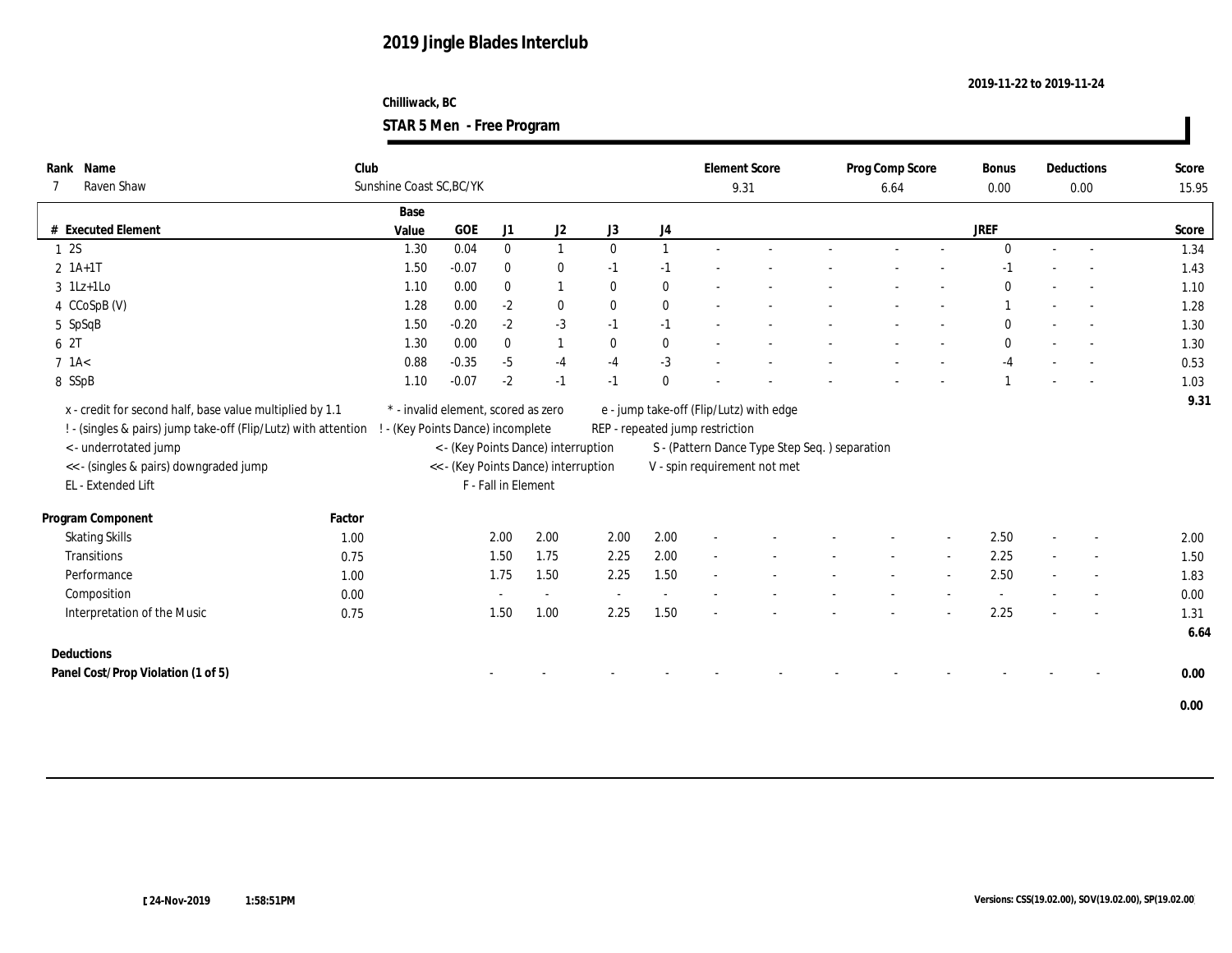#### **Chilliwack, BC STAR 5 Men - Free Program**

| Name<br>Rank                                                   | Club   |                                     |         |                     |                                      |              |                | <b>Element Score</b>            |                                               | Prog Comp Score |                          | Bonus        |        | Deductions               | Score |
|----------------------------------------------------------------|--------|-------------------------------------|---------|---------------------|--------------------------------------|--------------|----------------|---------------------------------|-----------------------------------------------|-----------------|--------------------------|--------------|--------|--------------------------|-------|
| Enzhong(Duncan) Y ang<br>8                                     |        | Connaught SC, BC/YK                 |         |                     |                                      |              |                | 8.08                            |                                               | 7.51            |                          | 0.00         |        | 0.20                     | 15.39 |
|                                                                |        | Base                                |         |                     |                                      |              |                |                                 |                                               |                 |                          |              |        |                          |       |
| # Executed Element                                             |        | Value                               | GOE     | J1                  | J2                                   | J3           | J4             |                                 |                                               |                 |                          | <b>JREF</b>  |        |                          | Score |
| $1 \t1A$                                                       |        | 1.10                                | $-0.26$ | $-2$                | $-2$                                 | $-2$         | $-3$           |                                 |                                               |                 |                          | $-4$         |        | $\sim$                   | 0.84  |
| $2 \text{ 1S+1Lo}$                                             |        | 0.90                                | 0.00    | $\bf{0}$            | $\bf{0}$                             | $\bf{0}$     | $\bf{0}$       |                                 |                                               |                 |                          | $\theta$     |        |                          | 0.90  |
| 3 2Lo                                                          |        | 1.70                                | $-0.85$ | $-5$                | $-5$                                 | $-5$         | $-5$           | $\overline{\phantom{a}}$        |                                               |                 |                          | $-5$         |        | $\sim$                   | 0.85  |
| 4 SpSqB                                                        |        | 1.50                                | $-0.15$ | $-1$                | $-2$                                 | $\bf{0}$     | $-2$           |                                 |                                               |                 |                          | $\mathbf{0}$ |        | $\overline{\phantom{a}}$ | 1.35  |
| $5$ 1Lz                                                        |        | 0.60                                | 0.00    | $\bf{0}$            | $\bf{0}$                             | $\mathbf{0}$ | $\bf{0}$       | $\sim$                          |                                               |                 | $\overline{\phantom{a}}$ | $\mathbf{0}$ | $\sim$ | $\overline{\phantom{a}}$ | 0.60  |
| 6 SSpB                                                         |        | 1.10                                | 0.04    | $\mathbf{0}$        | $\mathbf{1}$                         | $\mathbf{0}$ | $\mathbf{0}$   |                                 |                                               |                 |                          |              |        | $\sim$                   | 1.14  |
| 7 1A+SEQ+1T*                                                   |        | 0.88                                | $-0.18$ | $-1$                | $-3$                                 | $-1$         | $-2$           |                                 |                                               |                 |                          | $-2$         |        |                          | 0.70  |
| 8 CCoSpB                                                       |        | 1.70                                | 0.00    | $\mathbf{0}$        | $\mathbf{0}$                         | $\mathbf{0}$ |                |                                 |                                               |                 |                          | $\mathbf{0}$ |        |                          | 1.70  |
| x - credit for second half, base value multiplied by 1.1       |        | * - invalid element, scored as zero |         |                     |                                      |              |                |                                 | e - jump take-off (Flip/Lutz) with edge       |                 |                          |              |        |                          | 8.08  |
| ! - (singles & pairs) jump take-off (Flip/Lutz) with attention |        | - (Key Points Dance) incomplete     |         |                     |                                      |              |                | REP - repeated jump restriction |                                               |                 |                          |              |        |                          |       |
| <- underrotated jump                                           |        |                                     |         |                     | < - (Key Points Dance) interruption  |              |                |                                 |                                               |                 |                          |              |        |                          |       |
|                                                                |        |                                     |         |                     | << - (Key Points Dance) interruption |              |                |                                 | S - (Pattern Dance Type Step Seq.) separation |                 |                          |              |        |                          |       |
| << - (singles & pairs) downgraded jump<br>EL - Extended Lift   |        |                                     |         | F - Fall in Element |                                      |              |                |                                 | V - spin requirement not met                  |                 |                          |              |        |                          |       |
|                                                                |        |                                     |         |                     |                                      |              |                |                                 |                                               |                 |                          |              |        |                          |       |
| Program Component                                              | Factor |                                     |         |                     |                                      |              |                |                                 |                                               |                 |                          |              |        |                          |       |
| <b>Skating Skills</b>                                          | 1.00   |                                     |         | 2.00                | 2.00                                 | 2.00         | 2.00           | $\overline{a}$                  |                                               |                 |                          | 1.75         |        |                          | 2.00  |
| Transitions                                                    | 0.75   |                                     |         | 1.50                | 2.25                                 | 2.25         | 2.25           | $\sim$                          |                                               | $\sim$          | $\sim$                   | 2.00         | $\sim$ | $\overline{\phantom{a}}$ | 1.63  |
| Performance                                                    | 1.00   |                                     |         | 2.25                | 2.25                                 | 2.50         | 2.25           |                                 |                                               |                 | $\overline{\phantom{a}}$ | 1.75         |        | $\overline{\phantom{a}}$ | 2.25  |
| Composition                                                    | 0.00   |                                     |         |                     | $\sim$                               | $\sim$       | $\overline{a}$ |                                 |                                               |                 |                          |              |        | $\overline{\phantom{a}}$ | 0.00  |
| Interpretation of the Music                                    | 0.75   |                                     |         | 2.00                | 2.25                                 | 2.75         | 2.25           |                                 |                                               |                 |                          | 2.00         |        | $\overline{\phantom{a}}$ | 1.63  |
|                                                                |        |                                     |         |                     |                                      |              |                |                                 |                                               |                 |                          |              |        |                          | 7.51  |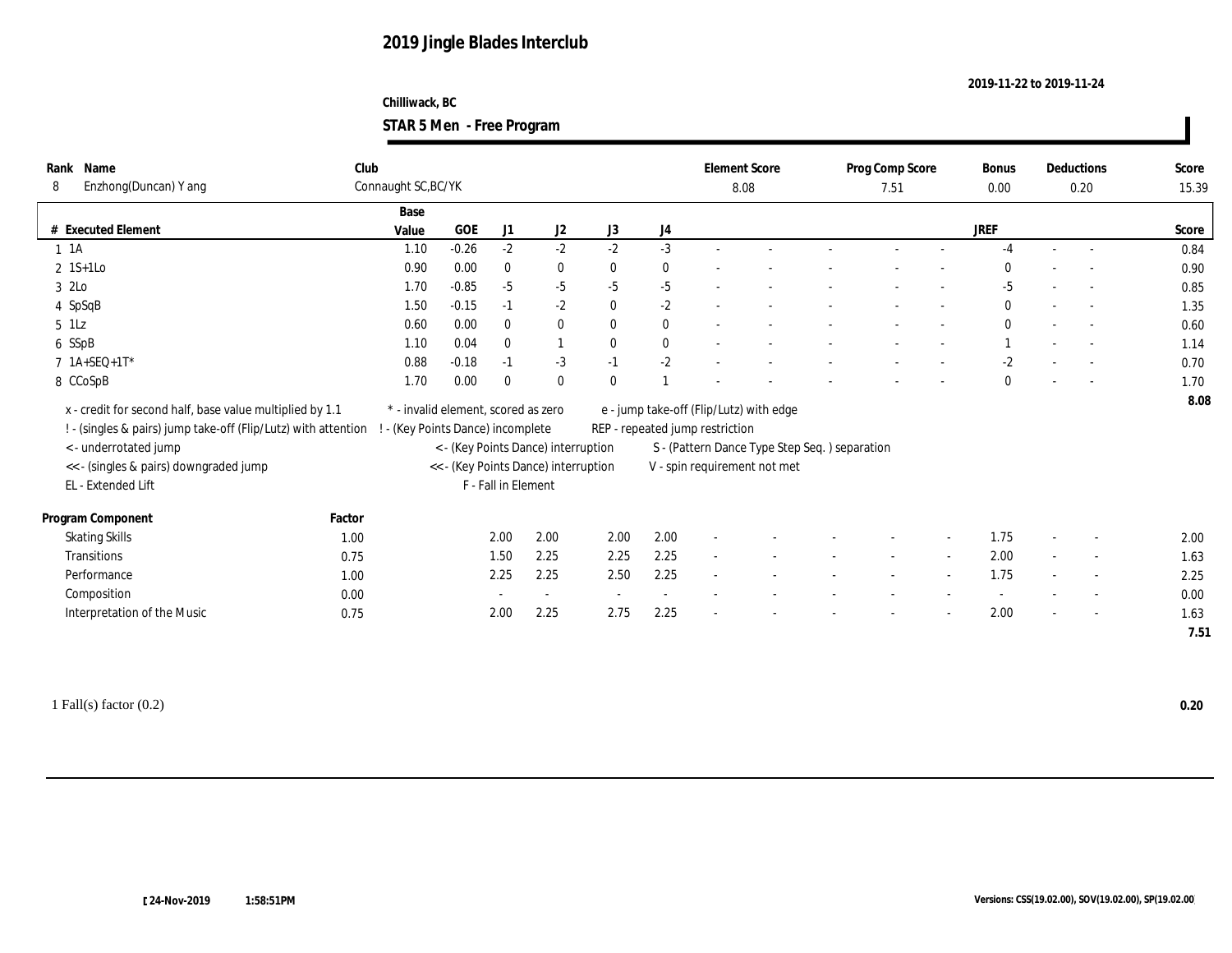#### **Chilliwack, BC STAR 5 Men - Free Program**

| Name<br>Rank                                                     | Club                |                                     |                     |                                      |                          |              | <b>Element Score</b>                    |                                               | Prog Comp Score |        | <b>Bonus</b> |        | Deductions               | Score |
|------------------------------------------------------------------|---------------------|-------------------------------------|---------------------|--------------------------------------|--------------------------|--------------|-----------------------------------------|-----------------------------------------------|-----------------|--------|--------------|--------|--------------------------|-------|
| Eason Dong<br>9                                                  | Connaught SC, BC/YK |                                     |                     |                                      |                          |              | 6.20                                    |                                               | 6.31            |        | 0.00         |        | 0.20                     | 12.31 |
|                                                                  | Base                |                                     |                     |                                      |                          |              |                                         |                                               |                 |        |              |        |                          |       |
| # Executed Element                                               | Value               | GOE                                 | J1                  | J2                                   | J3                       | J4           |                                         |                                               |                 |        | <b>JREF</b>  |        |                          | Score |
| $1 \t1A+1T$                                                      | 1.50                | 0.00                                | $\bf{0}$            | $\bf{0}$                             | $\mathbf{0}$             | $\mathbf{0}$ |                                         |                                               |                 |        | $\theta$     |        | $\sim$                   | 1.50  |
| $2$ 1Lz                                                          | 0.60                | 0.00                                | $\bf{0}$            | $\bf{0}$                             | $\bf{0}$                 |              |                                         |                                               |                 |        | $\theta$     |        |                          | 0.60  |
| 3 2S                                                             | 1.30                | $-0.65$                             | $-5$                | $-5$                                 | $-5$                     | $-5$         |                                         |                                               |                 |        | $-5$         |        | $\overline{\phantom{a}}$ | 0.65  |
| 4 SpSqB                                                          | 1.50                | $-0.15$                             | $\mathbf{1}$        | $-1$                                 | $-1$                     | $-2$         |                                         |                                               |                 |        | $-1$         |        | $\overline{\phantom{a}}$ | 1.35  |
| 5 CCoSp                                                          | 0.00                | $\overline{\phantom{a}}$            | $\sim$              | $\sim$                               | $\sim$                   | $\sim$       |                                         |                                               |                 |        |              |        | $\overline{\phantom{a}}$ | 0.00  |
| $6$ 1F+1Lo                                                       | 1.00                | 0.00                                | $\mathbf{0}$        | $\bf{0}$                             | $\mathbf{0}$             | $\bf{0}$     | $\sim$                                  |                                               |                 |        | $\bf{0}$     |        | $\sim$                   | 1.00  |
| 7 <sub>1</sub> A                                                 | 1.10                | 0.00                                | $\mathbf{0}$        | $\bf{0}$                             | $\bf{0}$                 | $\bf{0}$     |                                         |                                               |                 |        | $\mathbf{0}$ |        | $\overline{\phantom{a}}$ | 1.10  |
| 8 SSp                                                            | 0.00                |                                     |                     |                                      |                          |              |                                         |                                               |                 |        |              |        |                          | 0.00  |
| x - credit for second half, base value multiplied by 1.1         |                     | * - invalid element, scored as zero |                     |                                      |                          |              | e - jump take-off (Flip/Lutz) with edge |                                               |                 |        |              |        |                          | 6.20  |
| ! - (singles & pairs) jump take-off (Flip/Lutz) with attention ! |                     | - (Key Points Dance) incomplete     |                     |                                      |                          |              | REP - repeated jump restriction         |                                               |                 |        |              |        |                          |       |
|                                                                  |                     |                                     |                     | < - (Key Points Dance) interruption  |                          |              |                                         | S - (Pattern Dance Type Step Seq.) separation |                 |        |              |        |                          |       |
|                                                                  |                     |                                     |                     |                                      |                          |              |                                         |                                               |                 |        |              |        |                          |       |
| < - underrotated jump                                            |                     |                                     |                     |                                      |                          |              |                                         |                                               |                 |        |              |        |                          |       |
| << - (singles & pairs) downgraded jump                           |                     |                                     |                     | << - (Key Points Dance) interruption |                          |              | V - spin requirement not met            |                                               |                 |        |              |        |                          |       |
| EL - Extended Lift                                               |                     |                                     | F - Fall in Element |                                      |                          |              |                                         |                                               |                 |        |              |        |                          |       |
| Program Component                                                | Factor              |                                     |                     |                                      |                          |              |                                         |                                               |                 |        |              |        |                          |       |
| <b>Skating Skills</b>                                            | 1.00                |                                     | 1.75                | 1.75                                 | 1.75                     | 2.25         |                                         |                                               |                 |        | 2.00         |        |                          | 1.83  |
| Transitions                                                      | 0.75                |                                     | 1.50                | 1.25                                 | 1.75                     | 2.25         | $\sim$                                  |                                               | $\sim$          | $\sim$ | 1.75         | $\sim$ | $\overline{\phantom{a}}$ | 1.25  |
| Performance                                                      | 1.00                |                                     | 2.00                | 1.00                                 | 1.75                     | 2.00         |                                         |                                               |                 |        | 2.25         |        | $\overline{\phantom{a}}$ | 1.92  |
|                                                                  | 0.00                |                                     | $\sim$              | $\sim$                               | $\overline{\phantom{a}}$ | $\sim$       |                                         |                                               |                 |        |              |        | $\overline{\phantom{a}}$ | 0.00  |
| Composition<br>Interpretation of the Music                       | 0.75                |                                     | 1.75                | 1.00                                 | 1.75                     | 2.00         |                                         |                                               |                 |        | 1.75         |        | $\overline{\phantom{a}}$ | 1.31  |